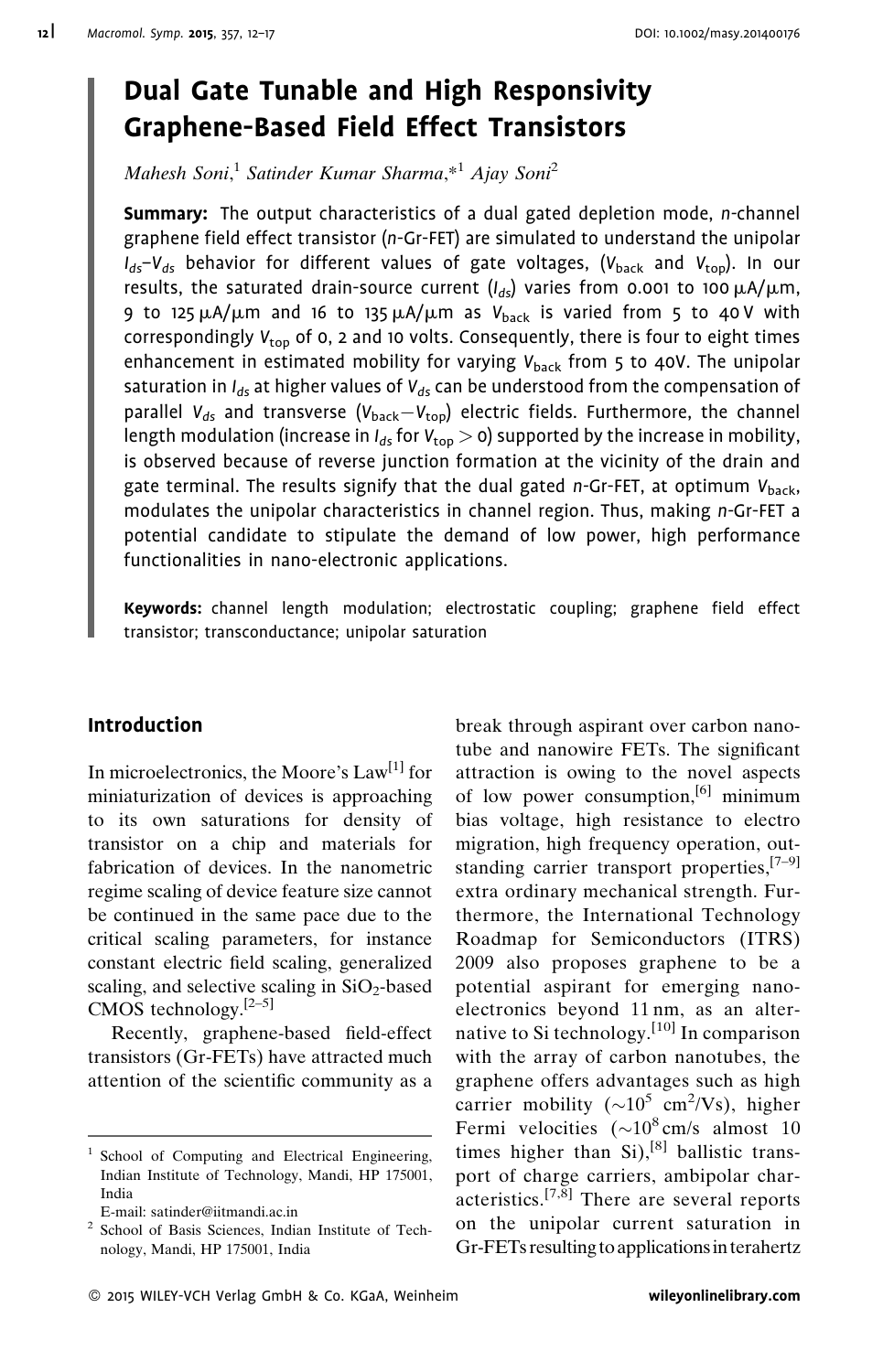devices,[11] diode switch,[12,13] liquid crystal display,  $[14]$  biosensors.<sup>[15]</sup> The experimental results have been supported by an analytical model solving 2D Poisson's equation for bilayer graphene as well as the array of graphene nanoribbons for FET application.<sup>[16,17]</sup>

For high frequency applications, the dual gate FET shows superior performances over single gate FET due to lower access resistance.<sup>[18,19]</sup> The dual gated electrical doping in graphene layer results in reduction of access (contact) resistance by a factor of half and hence the transconductance  $(g_m)$  increases by four times.<sup>[20,21]</sup> The negative top gate voltage  $(V_{\text{top}})$  on Gr-FET positions the Fermi level in the valence band and thus resulting to p-type characteristics of Gr-FET and vice versa for *n*-type Gr-FET with positive  $V_{\text{top}}$ . The process is termed as switching of charge carriers in FETs. During switching of carriers from  $p$  to  $n$  type in Gr-FET, at a certain  $V_{top}$  the Fermi level coinciding the bottom of the conduction and top of the valence band with minimum conductivity point due to very low density of states, called as Dirac point  $(V_{\text{Dirac}})$ .<sup>[7,8]</sup> The suspended graphene has a semi metal characteristics, thus put a limitation on its applications in digital domain because of zero band gap and poor ON-OFF  $(I_{ON}/I_{OFF})$  ratio. The band gap of  $\sim 0.3 \text{ eV}$  opens when graphene is supported on a substrate,  $[7,8]$  thus can be used for FET applications. However, the complete understanding over the control of charge carrier in graphene channel using electrostatic doping is still premature, thus providing a platform for further exploration on this aspect. In the present report, we propose a model for unipolar current conduction in depletion mode transistor using multi-layer graphene channel device.

The presented model accounts for the effect of transverse and parallel electrical fields in the channel and mobility dependence on the drive current saturation. For the non-planar devices, the carrier mobility in the inversion layer can be calculated using a semi-empirical Lombardi model,<sup>[22]</sup> which takes care of critical parameters like temperature, impurity concentration, transverse and parallel components of electric field for numerical simulations. This is well known that the carrier mobility in the inversion region is mainly affected by surface scattering, carrier-carrier scattering. The model considers the local value functions of continuous parameters like electric field and carrier concentration at semiconductorinsulator interfaces. The estimation of carrier mobility using this model is based

on the Matthiessen approximation<sup>[23]</sup> and Thornber's scaling law,  $[24]$  which provides the relation of drift velocity vs. electric field. The advantage of the proposed model is the separate modeling of ambipolar current saturation to obtain the desired unipolar current saturation, hence providing the mobility of the carriers in the channel region. The model also can suggest the specific scattering mechanism dominating at different conditions, for instance the surface roughness scattering dominates at high transverse electric field and low temperatures.

### Device Structure

The proposed dual gated depletion mode n-Gr-FET device structure comprises of a 5 nm multi-layer graphene on 300 nm SiO2 over a degenerately doped p-type Si (100) substrate. The 15 nm HfO<sub>2</sub> ( $\kappa$  = 16) is used as high-k dielectric for top gating on graphene while  $SiO<sub>2</sub>$  is used as a dielectric for back gate. The aluminum (Al) metal has been used for contact materials for back-gate, top-gate, source and drain electrodes. For simulation purpose, the growth parameters for  $SiO<sub>2</sub>$  on Si substrate have been assumed to be grown by dry thermal oxidation of Si at  $1000^{\circ}$ C. The channel length between the source-drain electrodes has been kept  $\sim$ 700 nm. The cross-sectional view of dual gated depletion mode graphene-based FET is as shown in Figure 1.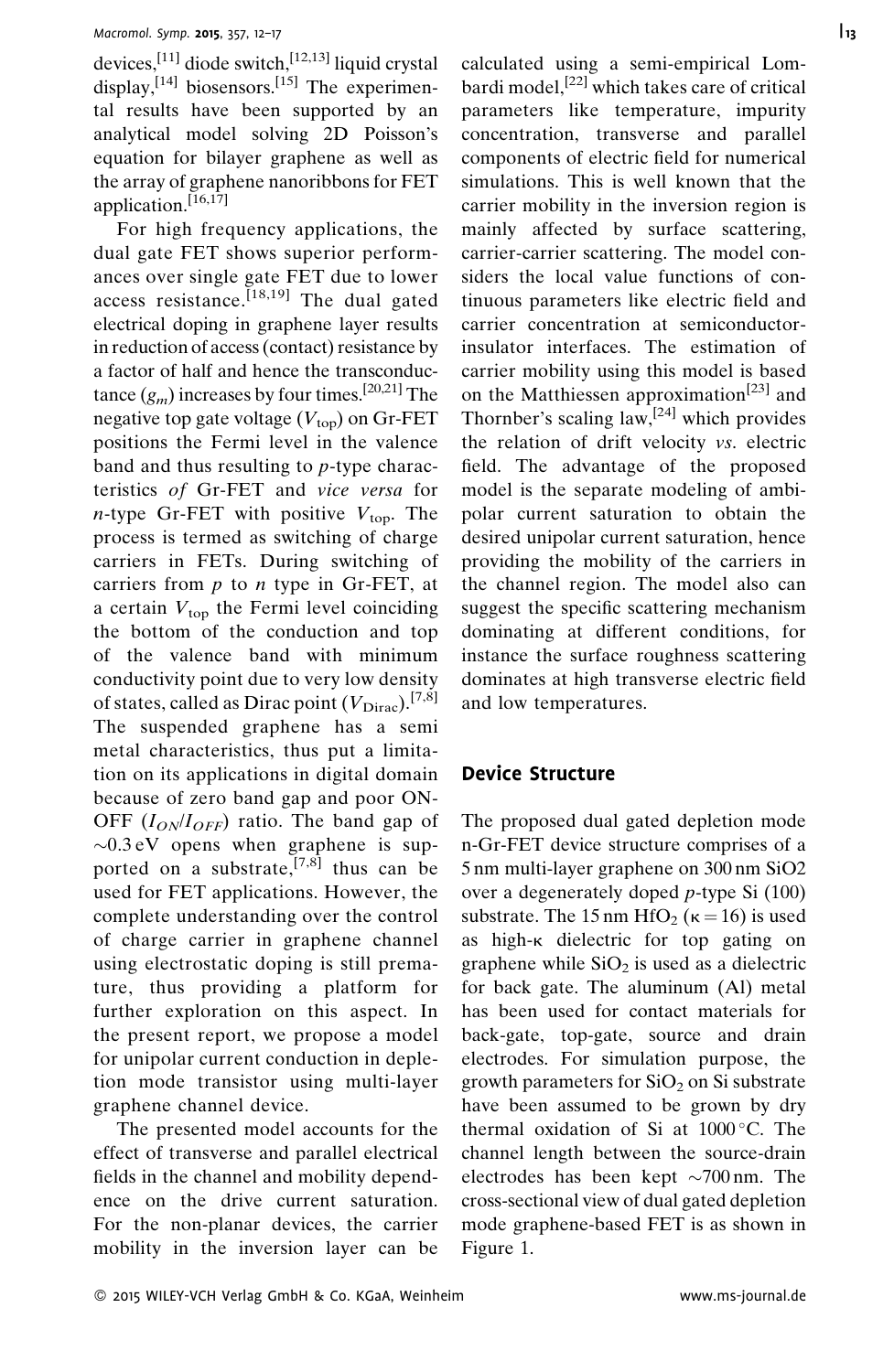

Figure 1. Cross-sectional view of dual gate control n-Gr-FET.

## Results and Discussion

The methodical simulation approach has been adopted to investigate the drainsource  $(I_{ds}-V_{ds})$  characteristics for dual gated depletion mode  $n$ -Gr-FET. In this paper, top gate  $(V_{\text{top}})$  bias is applied to modulate the charge density in the channel region; while constant back gate  $(V_{\text{back}})$ bias is applied to generate sufficient vertical electric field to inject surfeit electrons in the channel. Figure 2 shows the top gated simulated  $I_{ds}$ – $V_{ds}$  characteristics of *n*-Gr-FET, here the device operates through the electron conduction mechanism with positive  $V_{ds}(V_{ds} > V_{Dirac})$ . The observed zero or even negative transconductance  $(g_m =$  $\delta I_{ds}/\delta V_{\text{top}}$ ) in the  $I_{ds}-V_{ds}$  characteristics for increasing  $V_{\text{top}}$  indicates that undesirably the  $V_{\text{top}}$  has no control over  $I_{ds}$  in the channel. The zero and negative  $g_m$  signifying the existing small band gap in graphene comparing thermal energy of the electrons.[8,25]

With the increasing  $V_{ds}$ , the observed  $I_{ds}$ response can be divided in three different regions defined by  $0$  to  $A$ ,  $A$  to  $B$  and  $B$  to  $C$ . In the first region  $(0 to A)$ , the parallel bias electric field is not completely compensated by the effective transverse field, the electron density in the channel region varies proportionally. In the second region (*A to B*), a non-linear disparity in  $I_{ds}$ – $V_{ds}$  is noticed, which indicates that, the depletion region at the drain side extends and the holes start to accumulate in the channel region, leading to  $I_{ds}$  saturation. Thereafter, the further increase in bias voltage  $(B)$ to C) the ambipolarity (both electrons and holes) contributes to the channel formation. This ambipolarity in the channel is understood with the zero input transconductance  $(g_m)$ , thus undesirably the bias field is completely compensated by vertical field. Therefore, the ambipolar characteristics of graphene-based FETs, can be modulated by applying an external  $V_{\text{back}}$ bias voltage apart from  $V_{\text{top}}$ .



سی<br>Qualitative I<sub>ds</sub>–V<sub>ds</sub> of depletion mode n-Gr-FET showing (a) Triode, Unipolar saturation and Ambipolar saturation region for  $V_{\text{top}}$  of 2 V (b) zero input transconductance for variations in  $V_{\text{top}}$  of 0 V, 2 V and 4 V. (The same behaviour for  $V_{\text{top}}$  graphene-based FET is reported).<sup>[7,8]</sup>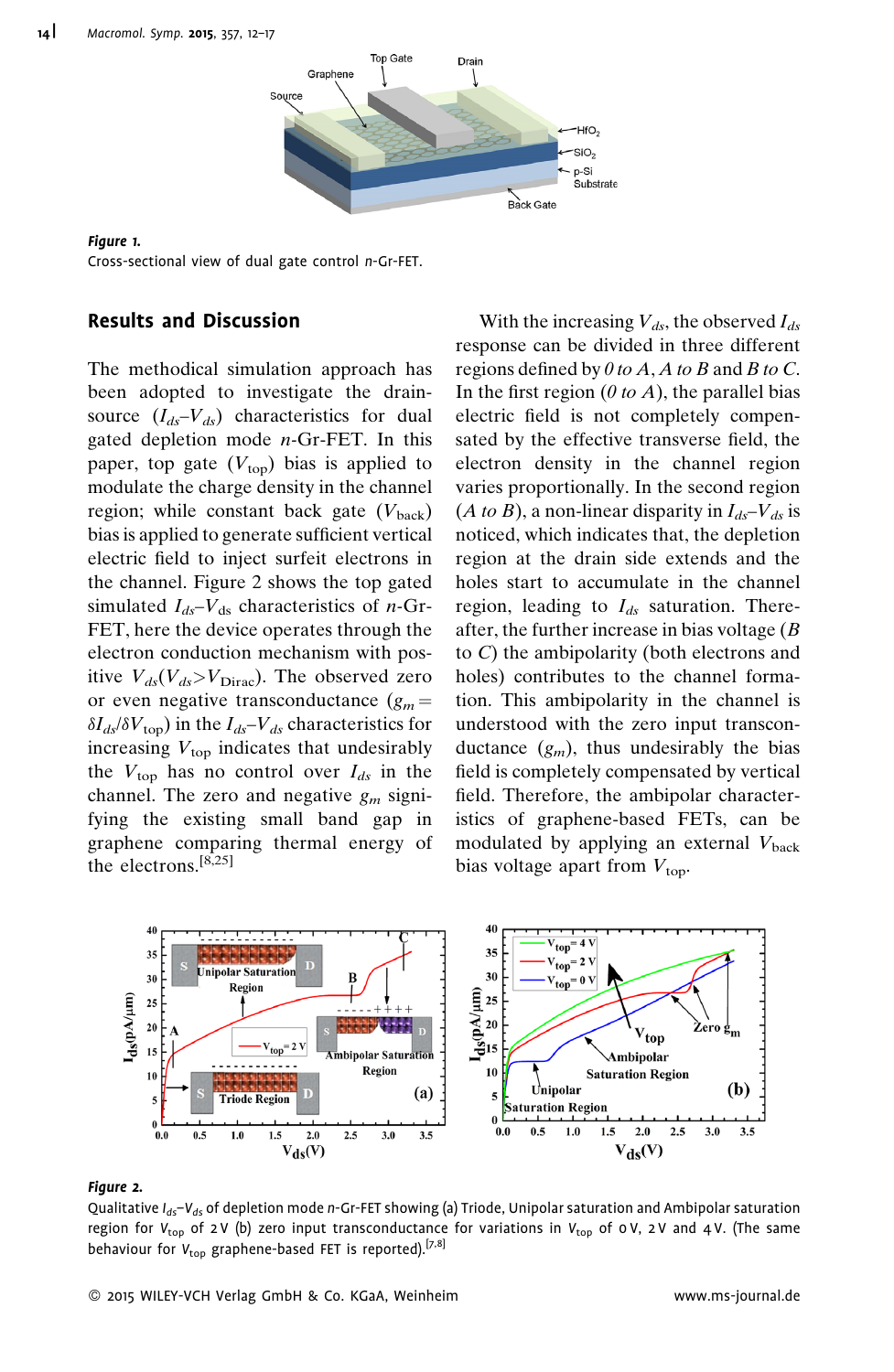Shown in Figure 3a, the  $I_{ds}-V_{ds}$  characteristics of *n*-Gr-FET as a function of  $V_{\text{back}}$ of 5, 20 and 40 V, respectively, while  $V_{top}$  is 0 volts. As depicted by curve 'p', the  $I_{ds}$ increases proportionally for  $V_{ds}$  varying from 0 to 0.1 V, and further saturates at  $\sim$ 1 nA/ $\mu$ m for  $V_{\text{back}}$  of 5 V. For curve 'q',  $I_{ds}$  increases linearly for  $0 \leq V_{ds} \leq 0.2 \text{ V}$ , and at the  $I_{ds} \sim 14 \mu A/\mu m$  leading to a nonlinearity for  $0 < V_{ds} \leq 0.6 \text{ V}$ , before saturating to  $I_{ds} \sim 20 \mu A/\mu m$ , for  $V_{\text{back}}$  of 20V. Similarly, for curve 'r',  $I_{ds}$  follows the trend and increases linearly for  $0 \leq V_{ds} \leq 0.4$  V, and at the  $I_{ds} \sim 76 \mu A/\mu m$  shows nonlinearity for  $0.4 < V_{ds} \le 1.6 \text{ V}$ , before saturating to  $I_{ds} \sim 100 \mu A/\mu m$ , for  $V_{\text{back}}$ of 40V. We have observed the enhancement in  $(I_{ds})$ , of three orders of magnitude, for  $V_{\text{back}}$  from 5 to 40 V and five times increase for  $V_{\text{back}}$  varying from 20 to 40 V, while  $V_{\text{top}}$  is at 0 volts. The significant enhancement attributes that after certain value of  $V_{ds}$ , the bias field compensates with the transverse electric field and resulting to the  $I_{ds}$  saturation showing weak coupling of  $V_{top}$  with the channel. The carrier mobility across the channel region  $(\mu_{ch})$  is computed through the following formulation:

$$
\mu_{ch} = \frac{Lg_m}{WC_{top}v_{ds}}\tag{1}
$$

where,  $L(700 \text{ nm})$  is the length and W is the width of channel,  $C_{top}$  is the capacitance per unit area ( $\sim$ 944 nF/cm<sup>2</sup>) for 15 nm HfO<sub>2</sub>. The calculated carrier mobility, in the linear region at  $V_{ds} = \sim 0.2 \text{ V}$ , is found to be  $\sim$  60, 75 and 235 cm<sup>2</sup>(V.s)<sup>-1</sup> for  $V_{\text{back}}$  5,

20 and 40 V ( $V_{\text{back}}$ ), respectively. Thus, the carrier mobility enhances with  $V_{\text{back}}$  attributing the modulation of Fermi level in n-Gr-FET channel region.<sup>[20,21]</sup> Moreover, as evident from the proportional region (inset in Figure 3a), the slope of for  $I_{ds}-V_{ds}$ increases with  $V_{\text{back}}$  (5, 20, 40 V), showing increase in number of charge carriers while  $V_{\text{top}}$  0V.

Further, the  $I_{ds}-V_{ds}$  characteristics as function of  $V_{\text{back}}$  of 5, 20 and 40 V have been shown for  $V_{\text{top}}$  of 2V (Figure 3b) and 10 V (Figure 3c). Unlike in Figure 3a, the  $I_{ds}-V_{ds}$  characteristics in Figure 3b and c do not follow the same trend for reaching the  $I_{ds}$  saturation values. The linear region exists for  $0 \leq V_{ds} \leq 0.3$  V and,  $0 \leq V_{ds} \leq 0.2$ V, until  $I_{ds}$  attains the value  $\sim$ 3.5  $\mu$ A/ $\mu$ m (for curve 's') and  $\sim$ 4  $\mu$ A/ $\mu$ m (for curve 'v'), respectively. Later  $I_{ds}$  saturating to  $\sim$ 9  $\mu$ A/ $\mu$ m  $V_{ds}$ >2 v (for curve's') and  $16 \mu A/\mu m V_{ds} > 2.2 V$  (for curve 'v'). Correspondingly, increasing the  $V_{\text{back}}$  from 5 to 20 V, curves 't' and 'w', resulting to the linear behavior of  $I_{ds}-V_{ds}$  from  $0 \leq V_{ds}$  $\leq$  0.3 V and  $0 \leq V_{ds} \leq 0.2$  V, and approaching the maxima at  $\sim$ 19 and 20  $\mu$ A/ $\mu$ m, respectively. Finally,  $I_{ds}$  saturating to  $\sim$ 39 and 45  $\mu$ A/ $\mu$ m when  $V_{ds}$  > 2 V and  $V_{ds}$  > 2.4 V for  $V_{\text{top}}$  (2 and 10 V). For  $V_{\text{back}}$  from 20 to 40 V, curves 'u' and 'x', the  $I_{ds}-V_{ds}$ characteristics also exhibits resemblance to linear region from  $0 \leq V_{ds} \leq 0.4$  V and  $0 \leq V_{ds} \leq 0.3 \text{ V}$ , and attaining saturation values of  $\sim$ 125 and 135  $\mu$ A/ $\mu$ m, above  $V_{ds}$ ~2.6 V and  $V_{ds}$ ~3V, while keeping  $V_{top}$ values of 2 and 10 V, respectively. Similarly, (inset of Figure 3b,c) the slope of linear



### Figure 3.

 $I_{ds}-V_{ds}$  for dual gated n-Gr-FET as a function of V $_{\text{back}}=$  5, 20, 40 V at V $_{\text{top}}$  (a) 0 V (b) 2 V (c) 10 V. Inset shows the magnified view of linear region in  $I_{ds}-V_{ds}$ .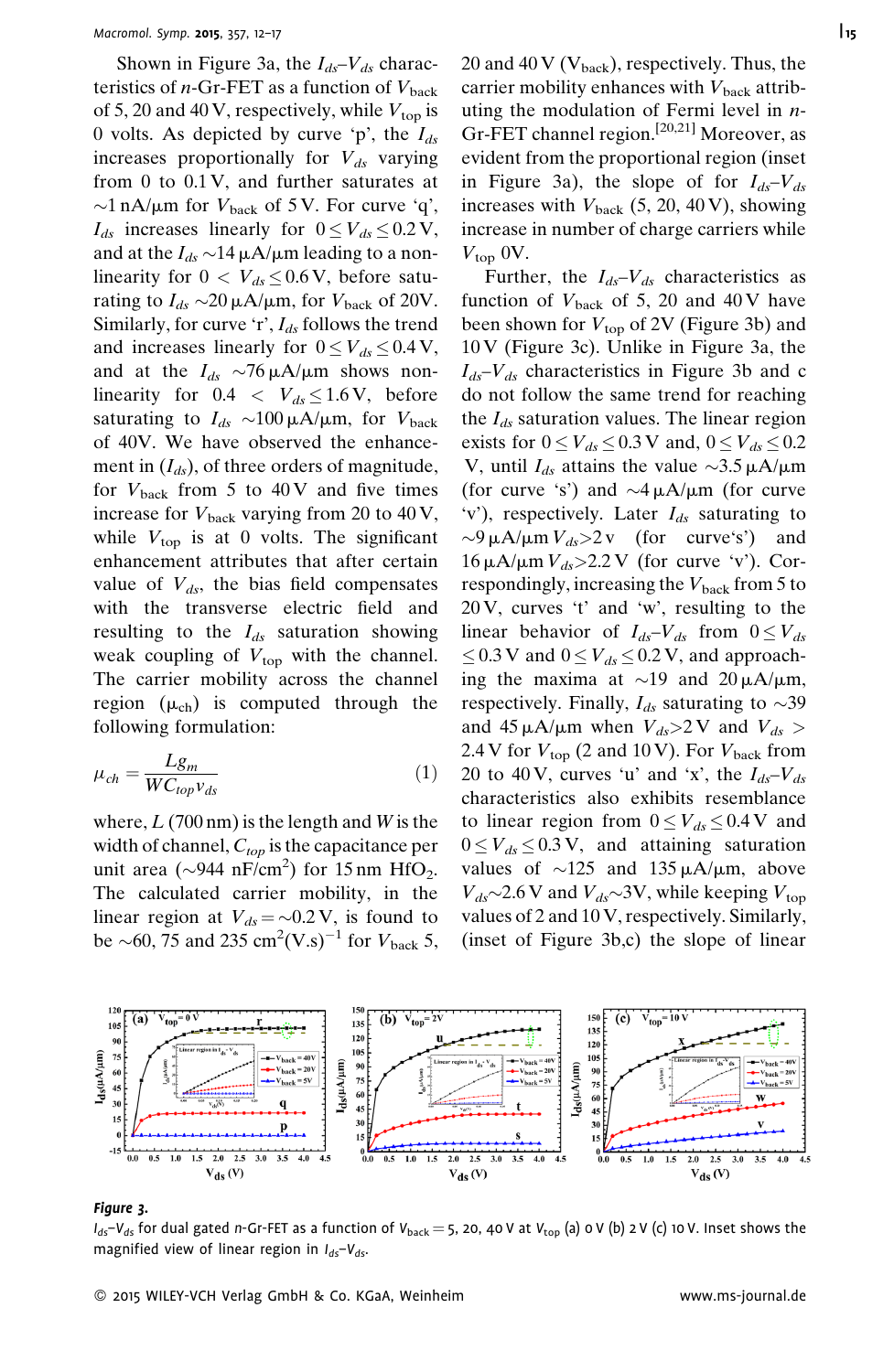region, the  $I_{ds}$  increases with the increase in  $V_{\text{back}}$  (5, 20, 40V), at fixed value of  $V_{\text{top}}$  (2 and  $10$  V). The estimated carriers mobility in the linear region is found to be  $\sim$ 296, 324, 2496  $\text{cm}^2(\text{V.s})^{-1}$  for  $V_{\text{back}}$  values of 5, 20 and 40 V, respectively.

The output transconductance  $(g_{ds} = \delta I_{ds})$  $\delta V_{ds}$ ) response, as a function of both  $V_{\text{top}}$ and  $V_{\text{back}}$ , is shown in Figure 4a. A noticeable increase in  $g_{ds}$  is observed at different  $V_{\text{top}}$  on increasing  $V_{\text{back}}$  from 5 to 40 V, which corresponds to the variation of unipolar charge carrier density  $(n)$  in the *n*-Gr-FET channel region.<sup>[26]</sup> The  $g_{ds}$ increases from  $\sim$  (3.094  $\pm$  0.834) nS/ $\mu$ m to  $(228 \pm 4.04)$  µS/µm with  $V_{\text{back}}$  from 5 to 40 V while  $V_{\text{top}}$  is 0V. Furthermore for  $V_{\text{top}}$ 10 V, the  $g_{ds}$  increase from  $\sim$  (20 ± 2.24)  $\mu$ S/  $\mu$ m to (440 ± 27.7)  $\mu$ S/ $\mu$ m with  $V_{\text{back}}$  varies from 5 to 40V. Thus, the obtained results support the earlier observation of carrier mobility enhancement in the  $n$ -Gr-FET channel region.

Figure 4b shows the variation in channel length modulation (CLM) as a function of  $V_{\text{top}}$  and  $V_{\text{back}}$ . It is clear from the Figure 3b and c that, that the  $I_{ds}$  saturation region is not following the trend of Figure 3a, for instance, with the increase in  $V_{top}$ (>0),  $I_{ds}$  slightly increases due to reverse junction formation between the drain and the gate terminal leading to CLM in the vicinity of drain region and resulting in increase in  $I_{ds}$ . The behavior observed because of inverse relation of  $I_{ds}$  with n-Gr-FET channel length.<sup>[27,28]</sup> For  $V_{\text{top}}$ 0 V, the CLM is  $\sim (3.9 \pm 1.5)(\mu V)^{-1}$  for  $40 \text{ V}$ <sub>back</sub> and increasing  $V_{\text{top}}$  to  $10 \text{ V}$ results in significant increase in CLM to  $\sim$ (24 ± 2.87) ( $\mu$ V)<sup>-1</sup>. The above consequences signify that in dual gated n-Gr-FET, the optimum  $V_{\text{back}}$  (of same polarity as  $V_{\text{top}}$ ) voltage efficiently moderates the accumulation of holes in the channel region, which suggests the unipolar characteristics in n-Gr-FETs. The dual gated graphene transistors have also been reported by Meric et  $al$ ,<sup>[7]</sup> where the model rely on carrier concentration dependent velocity saturation leading to unipolar current saturating characteristic in  $3 \mu m$ channel, without using the concept of channel length modulation. In the present work, the model accounts for the field dependent current saturation arising due to compensating transverse and parallel electric fields from the two gates in only 700 nm channel. To our understanding the transistor with lower gate length should have a higher cut-off frequency, thus justifying the consistencies with the literature.

### Conclusion

We have studied the dual gated depletion mode model for n-Gr-FET based on standard models for simulating device characteristics taking into account the effect of transverse and parallel field



### Figure 4.

(a) Output transconductance (b) variation in channel length modulation at different  $V_{\text{top}}$  and  $V_{\text{back}}$  gate voltages.